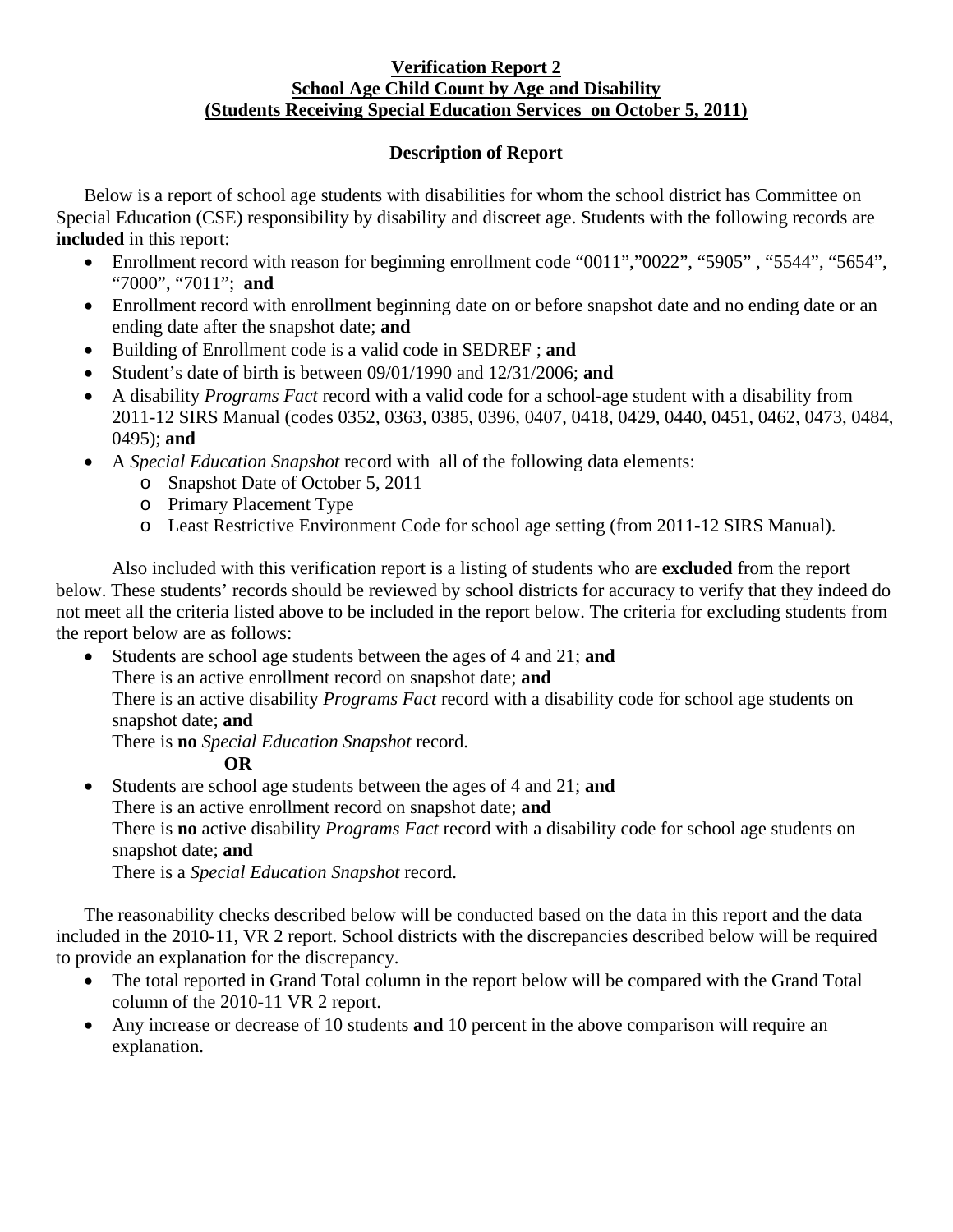## **Verification Report 2 School Age Child Count by Age and Disability (Students Receiving Special Education Services on October 5, 2011)**

**Directions:** Please review the data below to verify each student's disability and age as of October 5, 2011 for all school age students with disabilities (aged 4-21) for whom your district has CSE responsibility and who were receiving special education services on the snapshot date. The links below the numbers in each cell provide a list of students that meet the criteria to be included in the report. Also, please review your school district's report of students excluded from this report. **If corrections are needed to this report, please resubmit your district files with the necessary corrections to the Regional Information Center (or the data warehouse for large cities) before the certification due date.** 

|                       |                                            | Age as of October 5, 2011 |      |      |                          |          |     |                |                           |                |               |  |               |               |                |                |            |                |                |                |
|-----------------------|--------------------------------------------|---------------------------|------|------|--------------------------|----------|-----|----------------|---------------------------|----------------|---------------|--|---------------|---------------|----------------|----------------|------------|----------------|----------------|----------------|
| Line<br><b>Number</b> | <b>Disability</b><br>(As of Snapshot Date) | 4                         | l LO | l Co | $\overline{\phantom{a}}$ | $\infty$ | စြာ | $\overline{C}$ | $\overline{\overline{L}}$ | $\overline{2}$ | $\frac{1}{2}$ |  | $\frac{6}{7}$ | $\frac{9}{2}$ | $\overline{1}$ | $\frac{8}{10}$ | <u>ြင္</u> | $\overline{5}$ | $\overline{z}$ | Grand<br>Total |
| 01                    | Autism                                     |                           |      |      |                          |          |     |                |                           |                |               |  |               |               |                |                |            |                |                |                |
| 02                    | Emotional<br>Disturbance                   |                           |      |      |                          |          |     |                |                           |                |               |  |               |               |                |                |            |                |                |                |
| 03                    | Learning Disability                        |                           |      |      |                          |          |     |                |                           |                |               |  |               |               |                |                |            |                |                |                |
| 04                    | Intellectual Disability <sup>1</sup>       |                           |      |      |                          |          |     |                |                           |                |               |  |               |               |                |                |            |                |                |                |
| 05                    | Deafness                                   |                           |      |      |                          |          |     |                |                           |                |               |  |               |               |                |                |            |                |                |                |
| 06                    | <b>Hearing Impairment</b>                  |                           |      |      |                          |          |     |                |                           |                |               |  |               |               |                |                |            |                |                |                |
| 07                    | Speech or Language<br>Impairment           |                           |      |      |                          |          |     |                |                           |                |               |  |               |               |                |                |            |                |                |                |
| 08                    | Visual Impairment<br>(includes Blindness)  |                           |      |      |                          |          |     |                |                           |                |               |  |               |               |                |                |            |                |                |                |
| 09                    | Orthopedic<br>Impairment                   |                           |      |      |                          |          |     |                |                           |                |               |  |               |               |                |                |            |                |                |                |
| 10                    | Other Health<br>Impairment                 |                           |      |      |                          |          |     |                |                           |                |               |  |               |               |                |                |            |                |                |                |
| 11                    | <b>Multiple Disabilities</b>               |                           |      |      |                          |          |     |                |                           |                |               |  |               |               |                |                |            |                |                |                |
| 12                    | Deaf-Blindness                             |                           |      |      |                          |          |     |                |                           |                |               |  |               |               |                |                |            |                |                |                |
| 13                    | <b>Traumatic Brain</b><br>Injury           |                           |      |      |                          |          |     |                |                           |                |               |  |               |               |                |                |            |                |                |                |
| 14                    | Total (Lines 1-13)                         |                           |      |      |                          |          |     |                |                           |                |               |  |               |               |                |                |            |                |                |                |